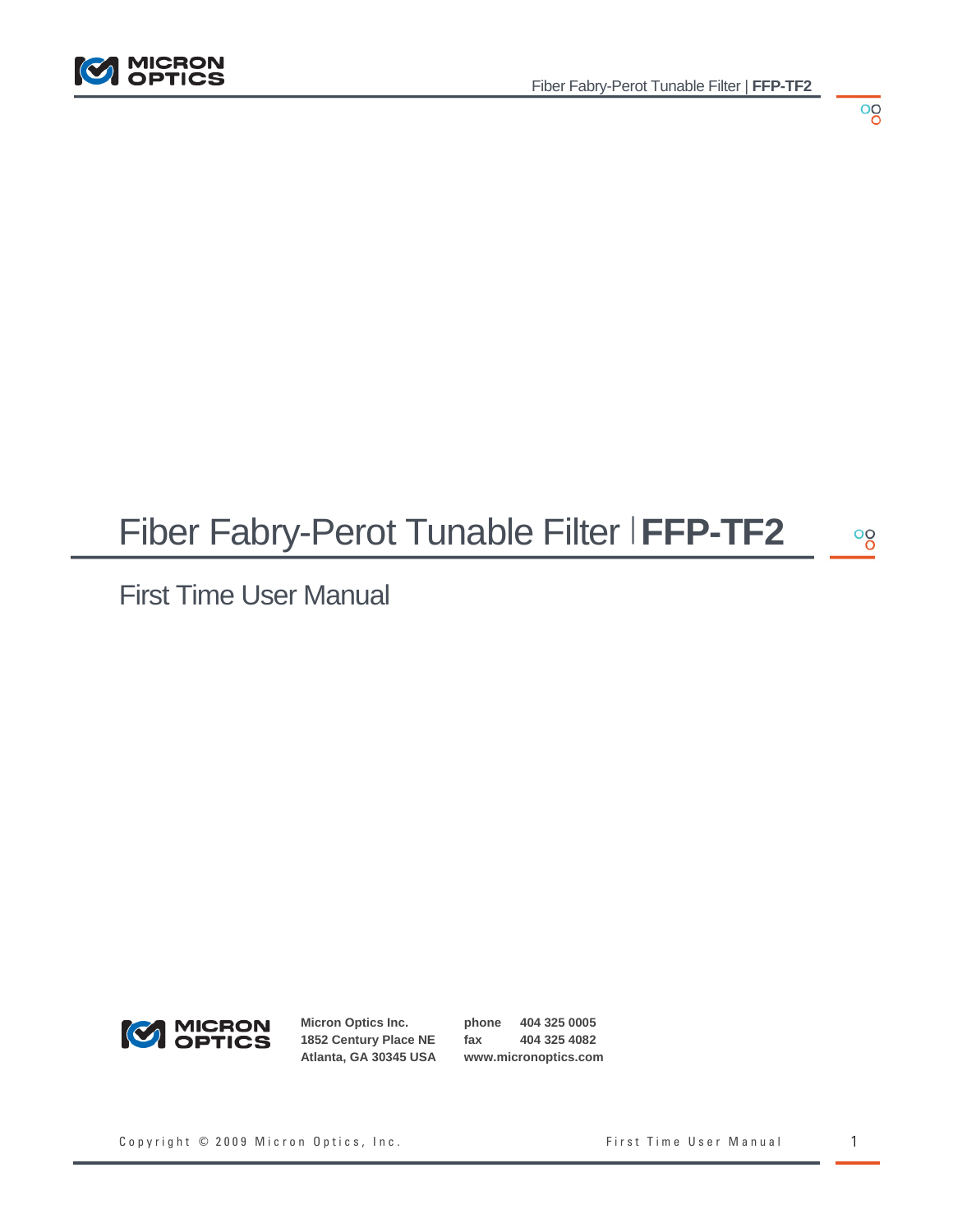$^{00}_{0}$ 

Congratulations on the purchase of your Micron Optics tunable filter. Our patented, high performance filter incorporates the highest optical and mechanical resolution available while maintaining the most reliable all-fiber platform.

This document was prepared for first-time users of the FFP-TF2. Additional critical information can be found online at www.micronoptics.com.

As a first time user, you should find this handbook valuable in helping you get the most out of your filter as soon as possible. System designers requiring a more indepth understanding of filter operation and characteristics may find our "FFP-TF2 Technical Reference" helpful. This document is also available online at our website.

All of us at Micron Optics thank you for purchasing our products.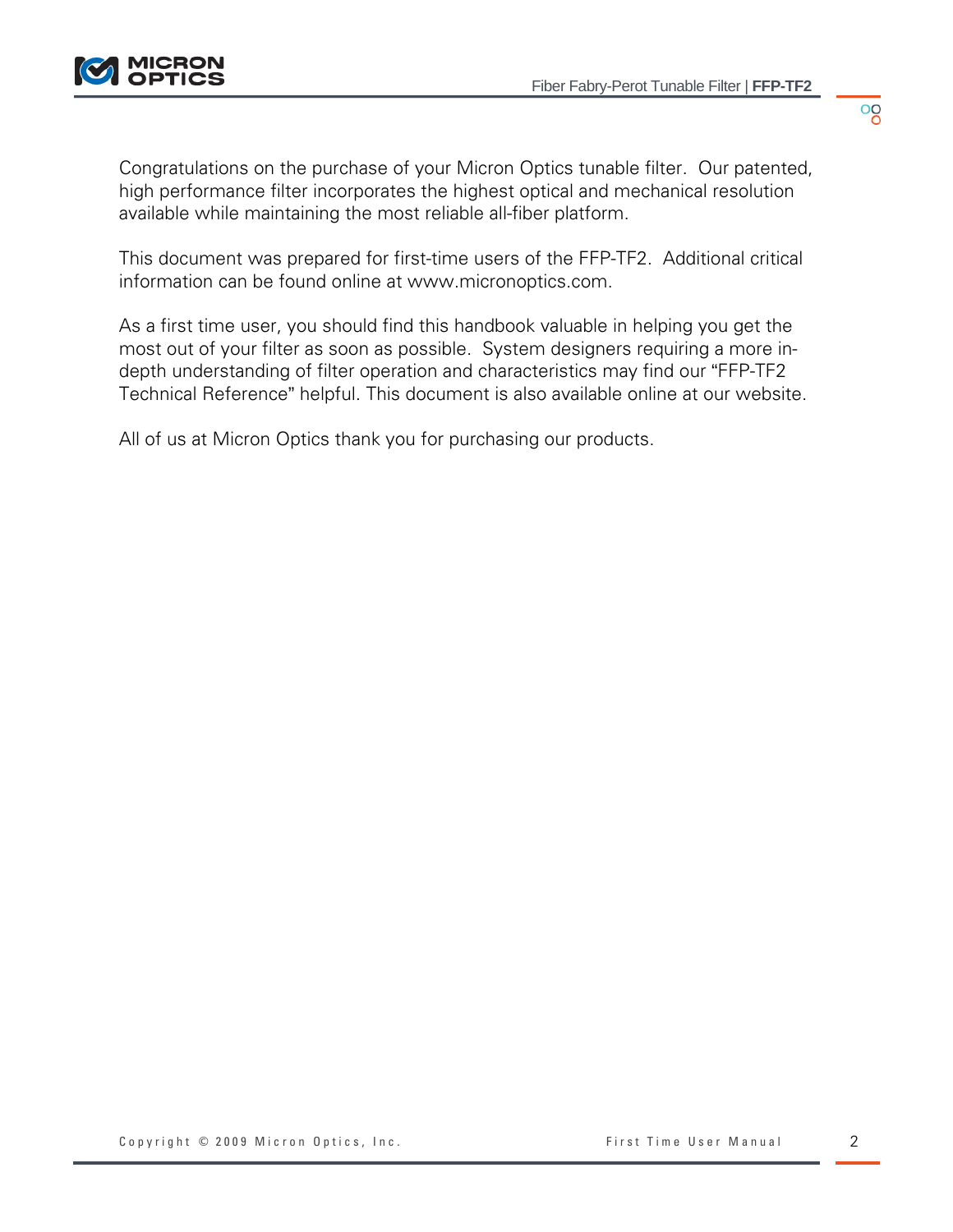

# GETTING STARTED

(1) Carefully unpack the filter from the special shipping case, taking extra care to avoid breaking the optical fiber (fig. 1). NOTE: the filter is shipped with a loose-tube jacket to provide added protection to the fiber pigtails. Pulling on the fiber while holding onto the jacket can break the fiber inside the filter enclosure and destroy the filter. Always wrap several coils of the pigtail around a 1-inch diameter mandrel to strain relief the fiber before stripping the buffer from the ends of the fiber.



Figure 1 Tunable filter packed in special shipping case.

- (2) Carefully remove the shorting wire from the actuator terminals.
- (3) Unpack the FFP-C controller and follow these quick-setup directions: (a) Verify that the supply voltage selector on the rear panel is correct for



Figure 2. Power supply voltage selector, power cord connection, and on/off switch.

(b) Turn the SCAN AMPLITUDE and the SCAN FREQUENCY knobs fully counterclockwise.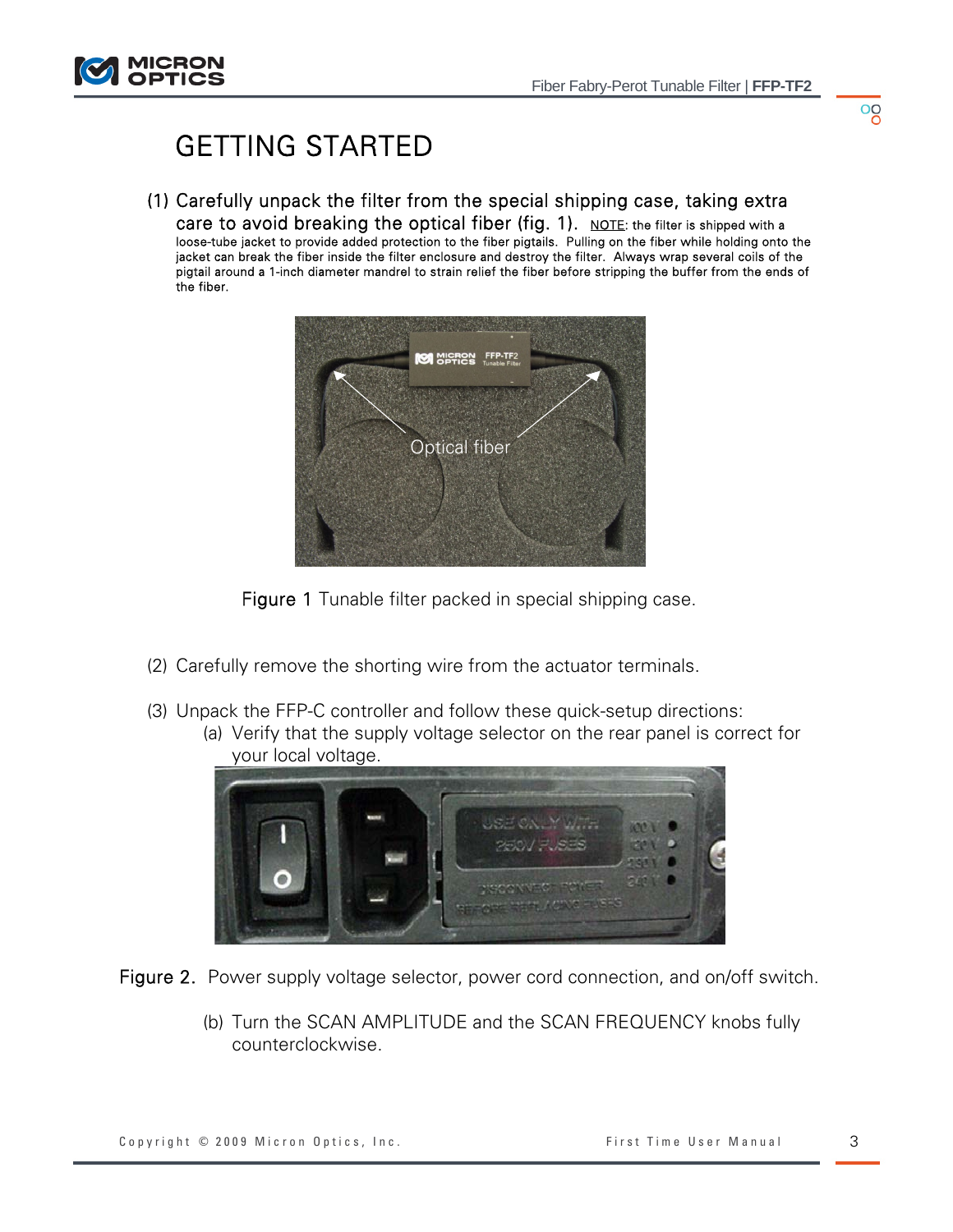$\frac{1}{\sqrt{2}}$ 





Figure 3. FFP-C front panel.

- (c) Plug the AC power cord into the rear panel of the FFP-C unit and turn the power on.
- (d) Connect the FFP cable to the controller. Attach the red clip lead to the (+) terminal and the black lead to the (-) terminal.

# WARNING: *Reversing the polarity can permanently damage the FFP filter!*



Figure 4. FFP-C controller.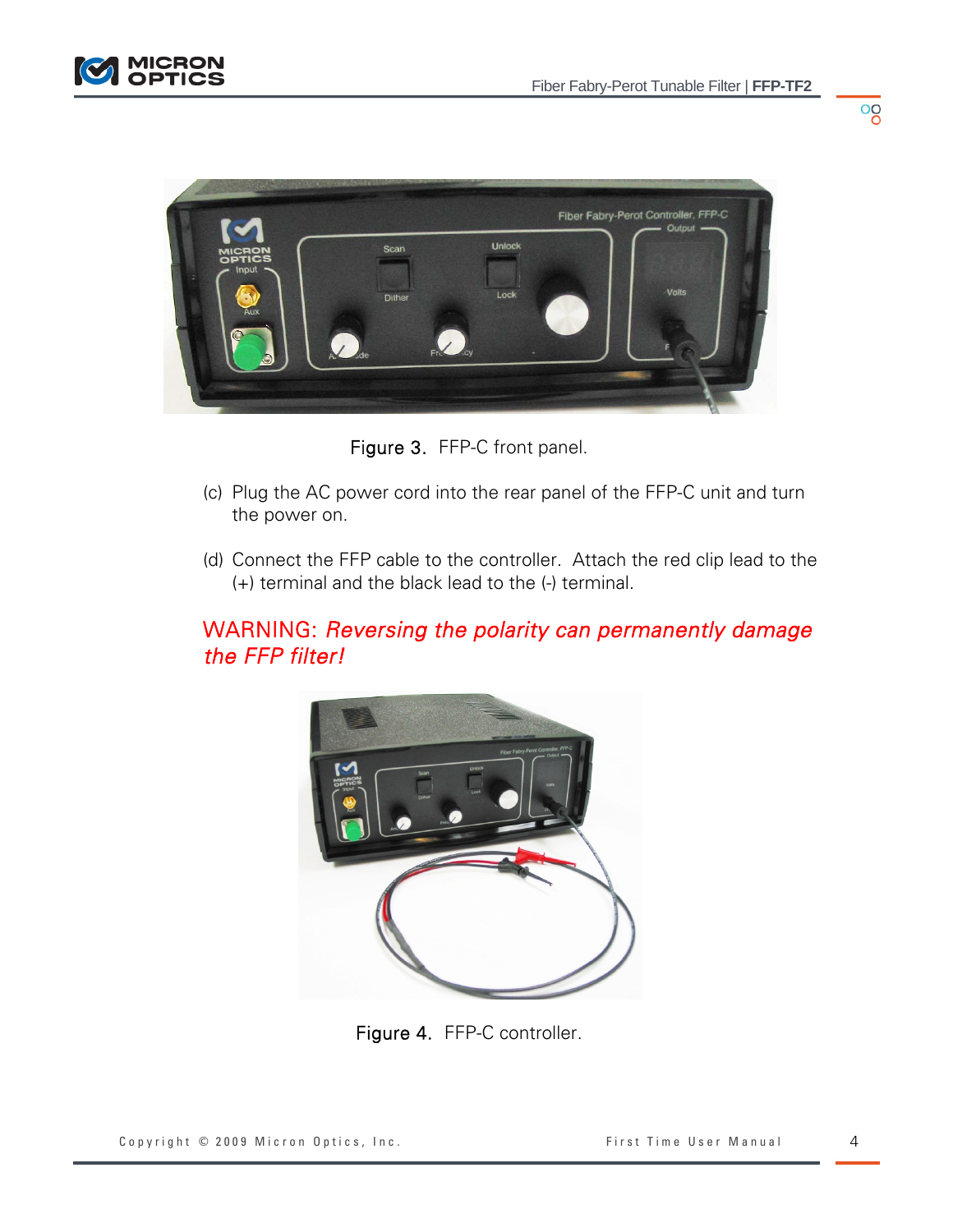#### Typical Oscilloscope Configuration

(1) Connect the FFP-C PZT, Test, and Sync output BNC connections to your oscilloscope channels 1, 2, and external trigger respectively.





- (2) Set oscilloscope channel 1 (PZT) sensitivity to 5 or 10 volts per division. Set channel 2 (Test) sensitivity to 0.1 volts per division. Set the sweep to 1 millisecond per division. Set the trigger source (Sync) to external and set the slope to +.
- (3) Insert the filter into the optical path, as shown on the next page. Note: Input and Output isolation may be required to prevent optical reflection instabilities.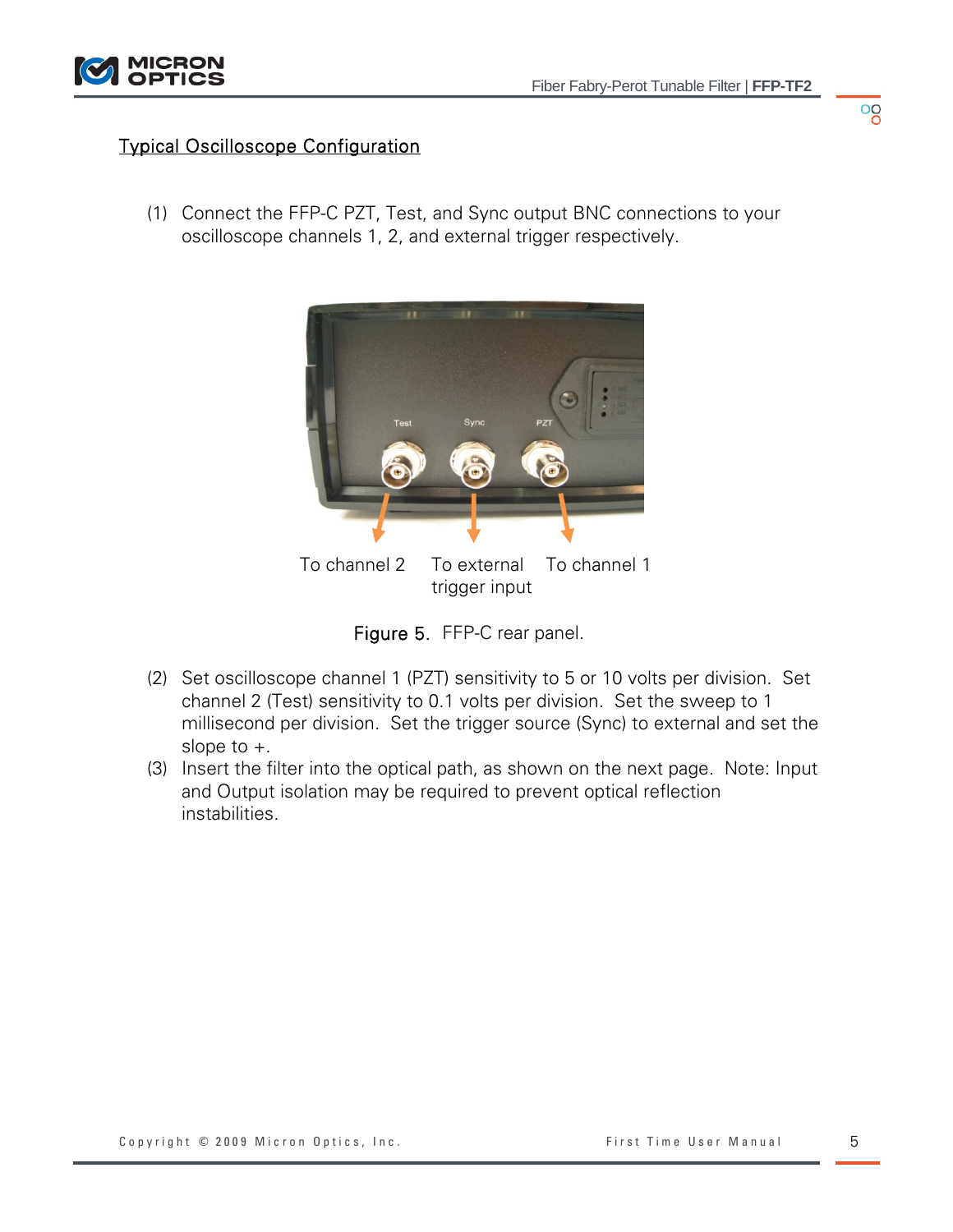

## Typical Optical Configuration



 $\overline{\overset{0}{\circ}}$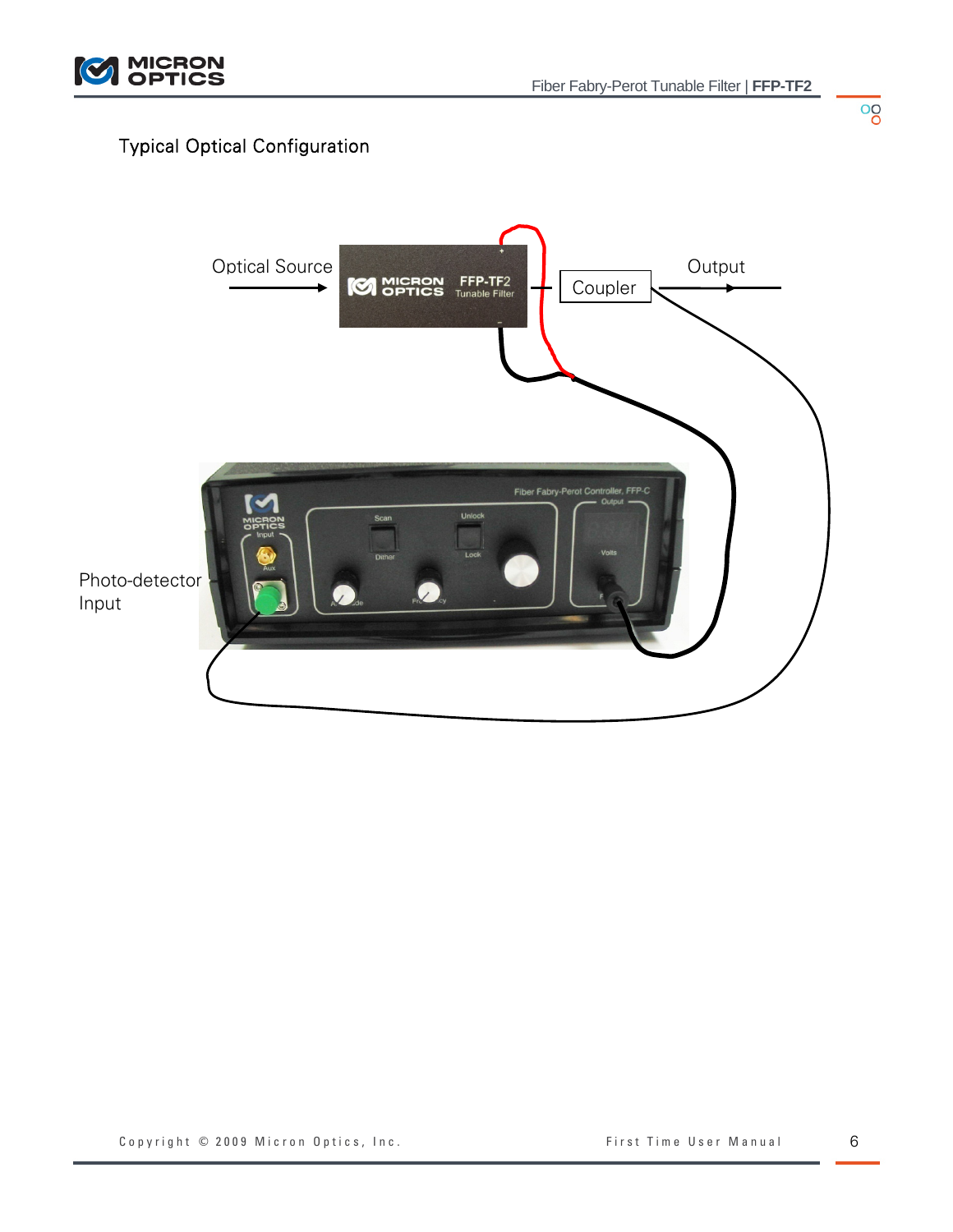

oo



Note: This is a representative oscilloscope display of the scan voltage and the corresponding filter response.

Copyright © 2009 Micron Optics, Inc. The South Copyright © 2009 Micron Optics, Inc. The South Communist Copyright O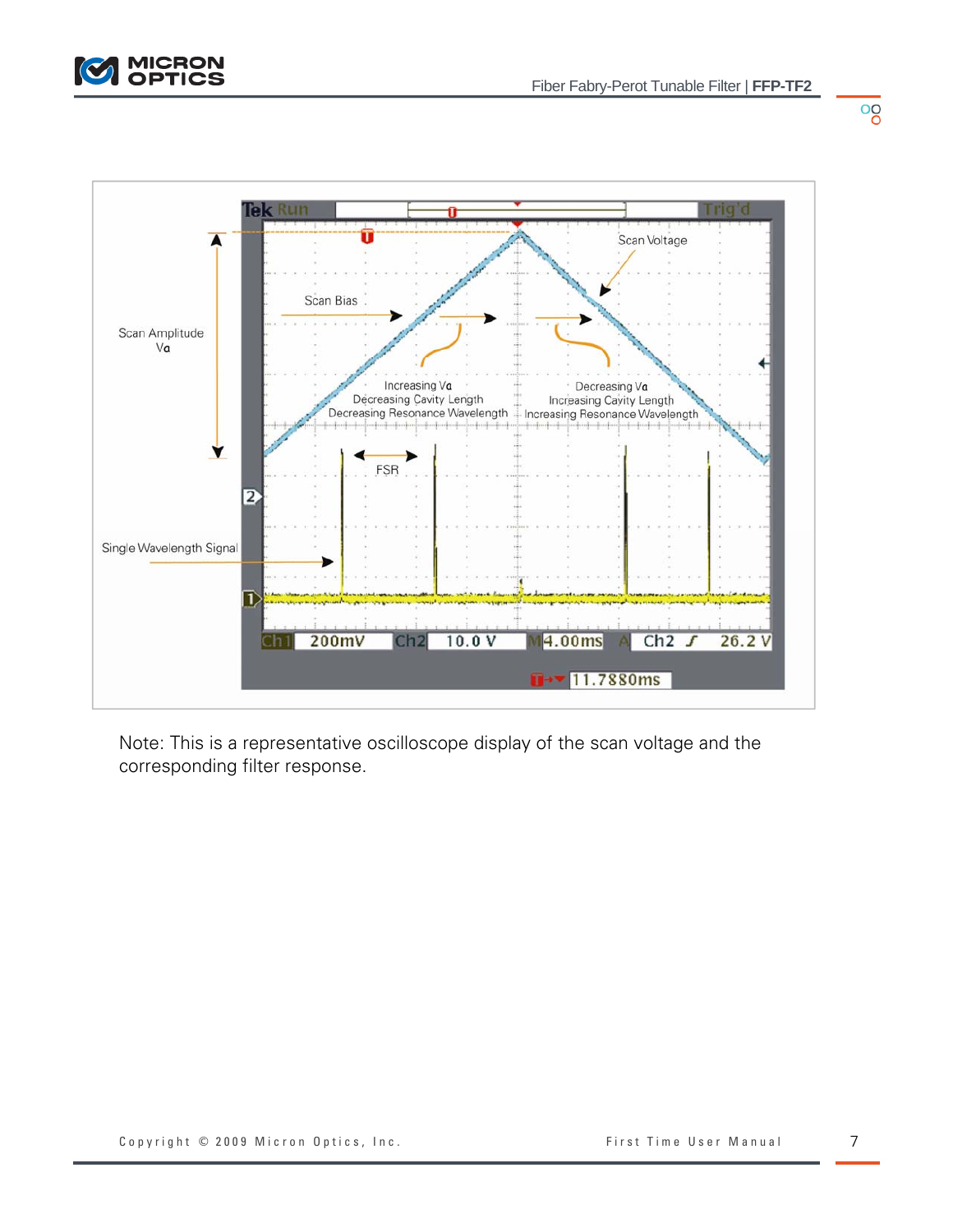

 $^{00}_{0}$ 

## Modes of Operation: Manual vs. Scan vs. Dither

The tunable filter and controller can operate in one of three modes: (1) Manual, (2) Scan, and (3) Dither (or locked). In *Manual mode*, the amplitude and frequency knobs are turned completely counter-clockwise. The offset knob adjusts the DC voltage applied to the filter PZT actuator, thereby adjusting the resonance wavelength in the Fabry-Perot cavity.

In *Scan mode*, the FFP-C supplies a simple triangular voltage waveform output to the FFP connection. The triangular wave amplitude can be adjusted from zero to >50 volts peak to peak. The frequency of the triangular wave can be adjusted from 20 to 100 Hz. The DC offset can be adjusted from less than 5 volts, to over 50 volts. We recommend setting the Offset to 30 volts (the center of the controller supply voltage range). *Scan mode* is used primarily for sweeping the filter through a range of wavelengths for applications such as (un-calibrated) optical spectrum analysis and WDM channel equalization monitoring. Either the internal photodetector or an external photo-detector can be used to monitor the filtered optical signal in Scan mode.

*Dither (locked) mode*, on the other hand, requires using the internal FFP-C photodetector input for closed loop operation. *Dither mode* is utilized for locking the FFP-TF or the FFP-SI to a particular narrow line source, and is required to achieve optimum tuning stability and to compensate for electrical, thermal, and mechanical variations in the FFP-TF and the input light source. In *Dither mode*, the controller supplies a low-voltage 2 KHz dither frequency to the FFP device for optimum error correction within the feedback loop. Note that the feedback circuit was designed for slowly varying wavelength shifts due to thermal drift in both the source and the filter.

Note: The controller is not designed to operate in the dither (locked) mode with high Finesse (> 750) filters.